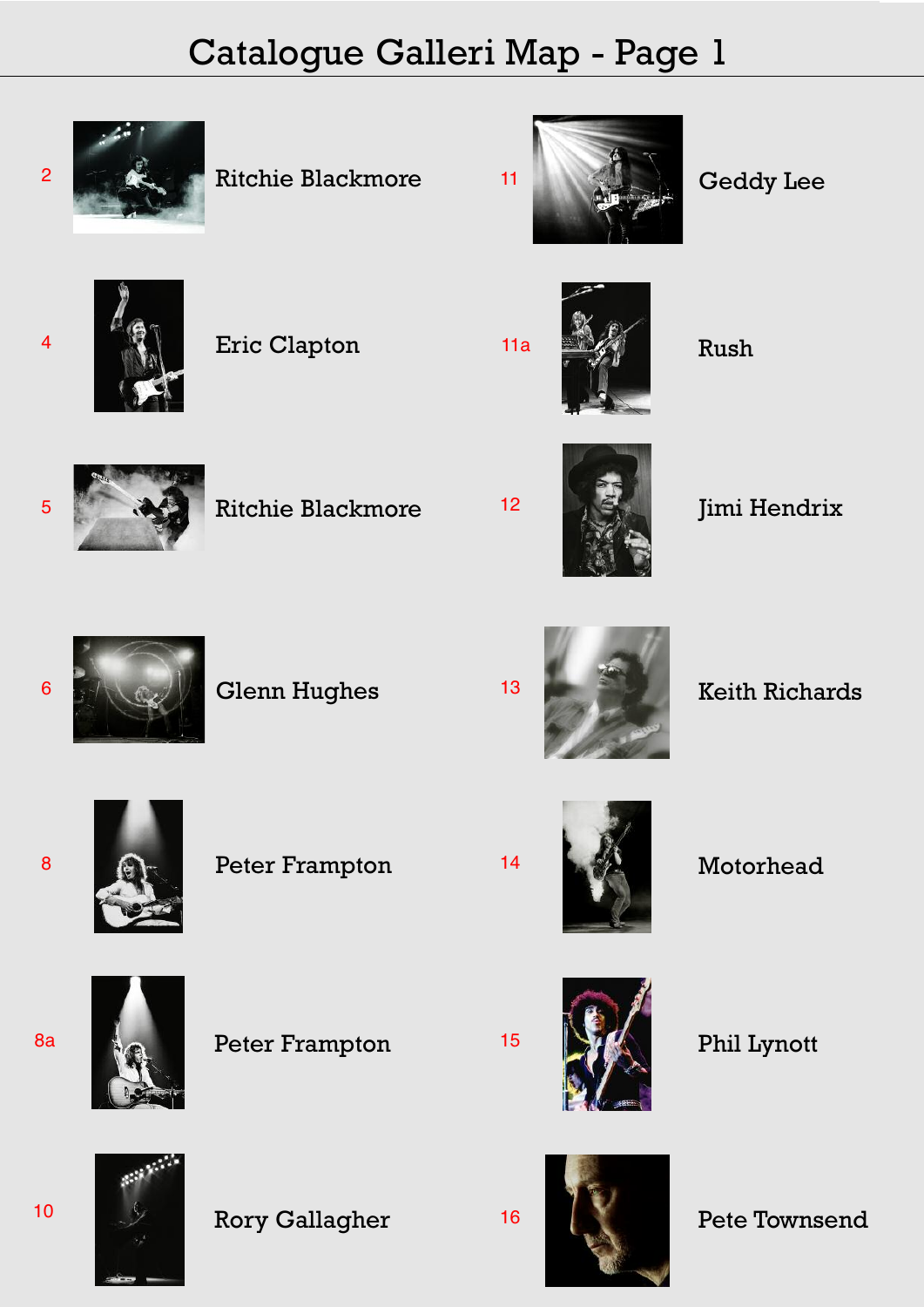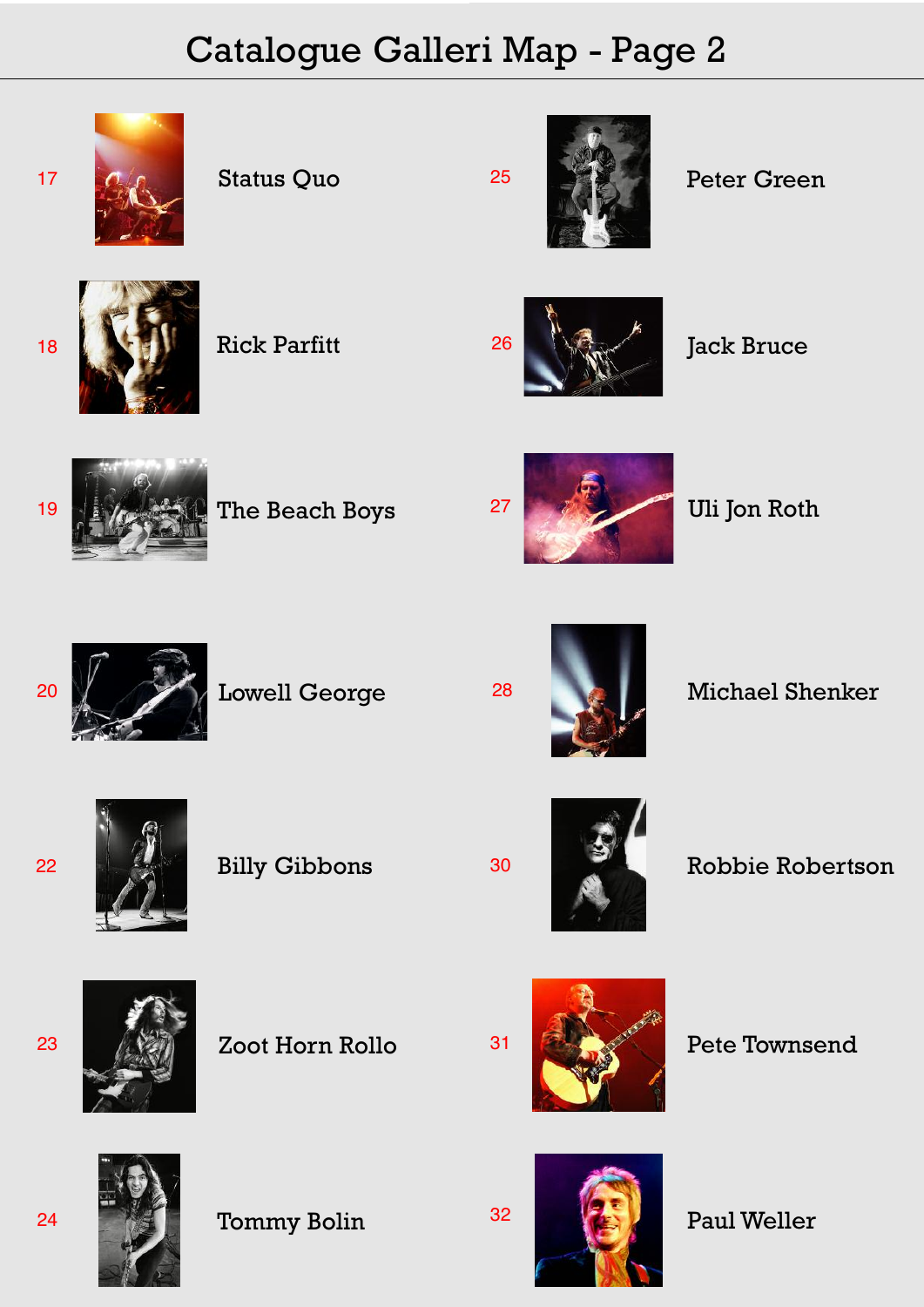

Pere Ubu

48 Deep Purple

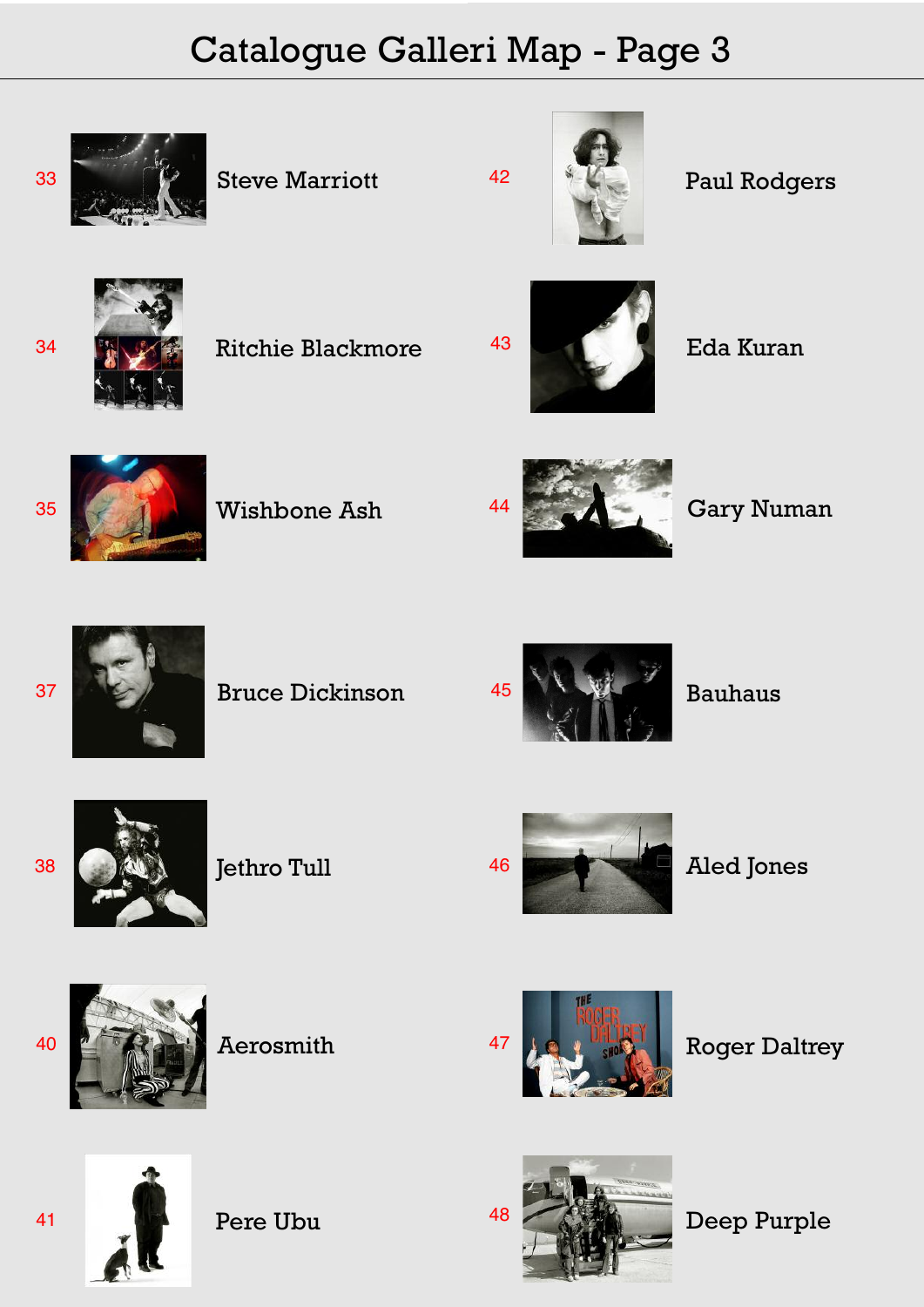